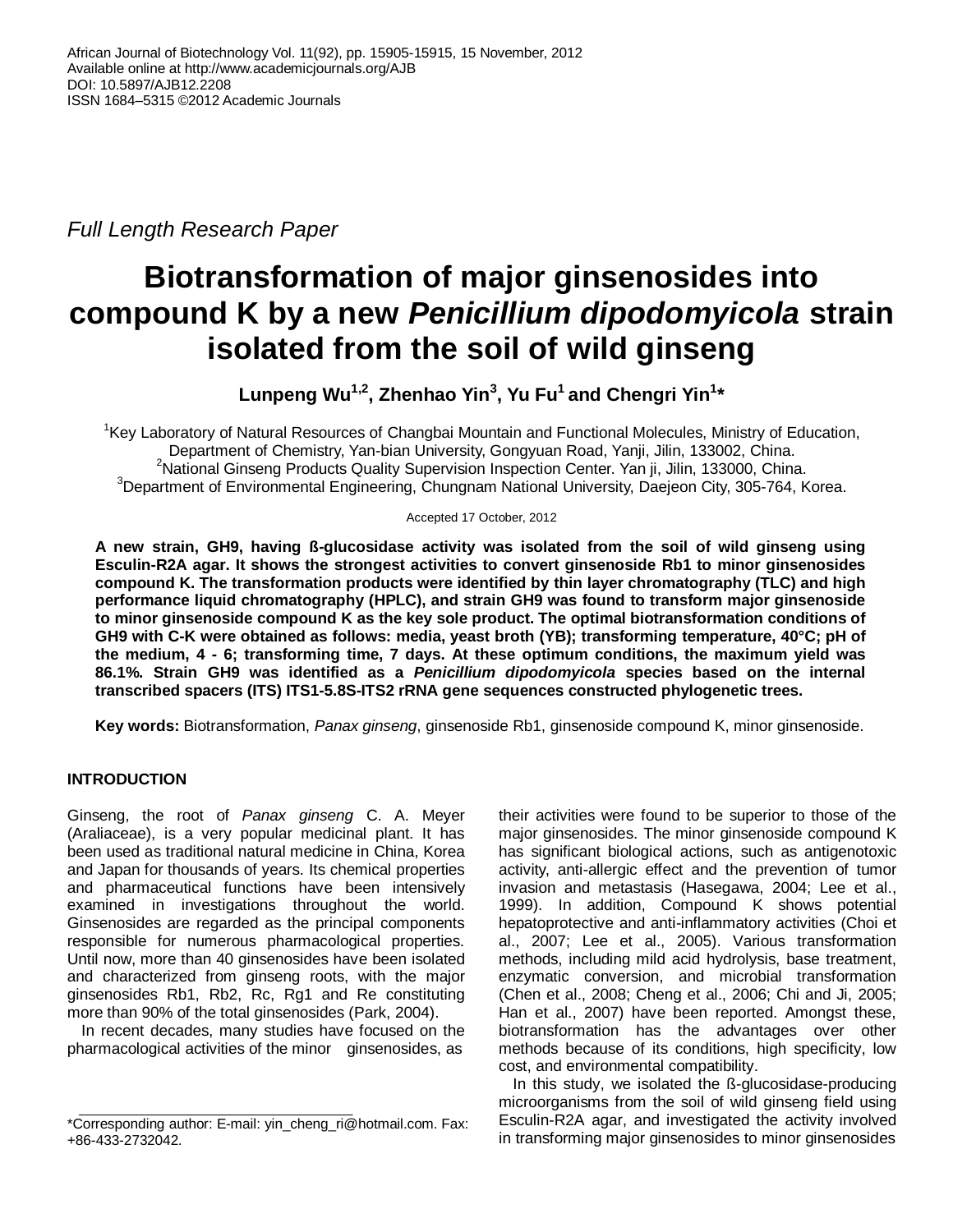compound K (C-K).

## **MATERIALS AND METHODS**

Standard ginsenosides including 20(S)-Rb1, 20(S)-Rd, 20(S)-Rg1, F2, F1 and C-K were obtained from the Chengdu Mansite Pharmaceutical Co., Ltd., China. R2A agar was purchased from Difco. Silica gel-60 used for thin layer chromatography (TLC) was purchased from Merck KGaA Darmstadt, Germany. All chemicals and solvents were of analytical or high performance liquid chromatography (HPLC) grade.

#### **Screening of microorganisms producing** *ß***-glucosidase**

Esculin-R2A agar was used to isolate ß-glucosidase-producing microorganisms. Esculin-R2A agar contains (per 1 L): esculin 1 g and ferric citrate 0.5 g with 15.2 g R2A agar, and is autoclaved at 121°C for 15 min. The microorganisms producing ß-glucosidase and those hydrolyzing esculin appeared as colonies surrounded by a reddish-brown to dark brown zone. The microorganisms were isolated from the soil of wild ginseng field (Changbai Mountain, China) by direct plating onto Esculin-R2A agar. Single colonies from these plates were purified by transferring onto new plates. Pure cultures were checked for shape, color and size of colonies.

#### **Biotransformation of ginsenosides**

The biotransformation procedure was carried out in 100 ml Erlenmeyer flasks containing 40 ml biotransformation medium and 0.4 mgL<sup>-1</sup> Rb1 or Rg1 as the carbon source in a shaking incubator (150 rpm) at 30°C. The biotransformation medium consisted of 0.5 g ammonium chloride (NH4Cl), 1.0 g dipotassium phosphate (K<sub>2</sub>HPO<sub>4</sub>), 0.5 g potassium dihydrogen phosphate (KH<sub>2</sub>PO<sub>4</sub>), 0.25 g magnesium sulfate (MgSO4) and 1.0 g yeast extract per liter. All medium was sterilized at 121°C for 15 min and the initial pH was 7.0. The reaction mixture was extracted with *n*-butanol saturated with water  $(H<sub>2</sub>O)$  and analyzed by TLC and HPLC.

#### **Analytical methods**

TLC analysis was carried out using a Silica gel 60 plates and a solvent system of CHCl<sub>3</sub>-CH<sub>3</sub>OH-H<sub>2</sub>O (10:5:1 v/v/v) as the developing solvent. The spots on the TLC plates were detected by spraying 10% (v/v)  $H<sub>2</sub>SO<sub>4</sub>$  (in ethanol) followed by heating at 110°C for 10 min. The reaction mixture was extracted with *n*-butanol saturated with H<sub>2</sub>O, evaporated *in vacuo*, and the residue was dissolved in methanol ( $CH<sub>3</sub>OH$ ) and applied to the HPLC analysis. HPLC used a  $C_{18}$  column (250x4.6 mm, ID 5  $\mu$ M) with H<sub>2</sub>O (solvent A) and acetonitrile (solvent B) at A/B ratios of 75/25, 68/32, 45/55, 40/60, 0/100, 0/100, 75/25 and 75/25, with run times of 0, 10, 15, 20, 25, 27, 40 and 50 min, respectively at a flow rate of 1 ml min<sup>-1</sup>. Detection wavelength was 203 nm.

The bioconversion rates of ginsenoside C-K and F1 were calculated as follows:

Weight of C-K / MW of C-K

Bioconversion rate of ginsenoside C-K (%) =

Weight of Rb1 / MW of Rb1

Weight of Rg1 / MW of Rg1

Weight of F1 / MW of F1

Bioconversion rate of ginsenoside F1 (%) =

Where, MW is the molecular weight; MW of Rb1 is 1108, MW of C-K is 622, MW of Rg1 is 801 and MW of F1 is 639. All the experiments were conducted in triplicate and the results were expressed as mean values ± SD.

#### **Molecular methods**

The ITS rDNA gene sequences of the strain GH9 was sequenced by the Shanghai Majorbio Bio-Pharm Technology Co. Ltd., China. The ITS rDNA gene sequences of the related taxa were obtained from GenBank. The phylogenetic tree was constructed using the neighbor-joining method through the MEGA 4.1 program. A bootstrap analysis with 1000 replicates was also conducted to obtain confidence levels for the branches. The closest type strains were included in the phylogenetic trees.

#### **Optimization of fermentation conditions**

Fermentation conditions for strain GH9 (pH value, temperature, and type of liquid culture media) were optimized to enhance the efficiency of biological transformation.

#### **Determination of optimal liquid medium**

The solution of strain GH9 was inoculated into nutrient broth (NB),

R2A, de Man, Rogosa and Sharpe (MRS), yeast malt (YM), Luria-Bertani (LB), H<sub>2</sub>O and yeast broth (YB) (prepared in the laboratory) media and cultivated in a 30°C shaking incubator. After seven days of incubation, they were extracted using water saturated butyl alcohol and stored. The liquid supernatants were later subjected to TLC analyses to determine the optimum medium.

#### **Determination of the optimal starting pH value**

After cultivation of the basic medium for 7 days at 3°C and 160 rpm in a 100-ml volume containing 10% inoculated bacteria, the effects of variety of pH values (3.0, 4.0, 5.0, 6.0, 7.0, 8.0, 9.0, 10.0, and 11.0) on the bacterial conversion rate were measured to determine the optimal pH value.

#### **Determination of the optimal fermentation temperature**

After cultivation of the basic medium for 7 days at 30°C and 160 rpm in a 1000-ml volume containing 10% inoculated bacteria, the effects of a range of temperatures (20, 30, 40, 50, and 60°C) on the bacterial conversion rate were measured, and the optimal fermentation temperature was determined.

#### **Microbial conversion of ginseng monomer saponins**

The solution of sterilized Rb1, Rb2, Rc, Rd, and Rg1 4 mg/ml were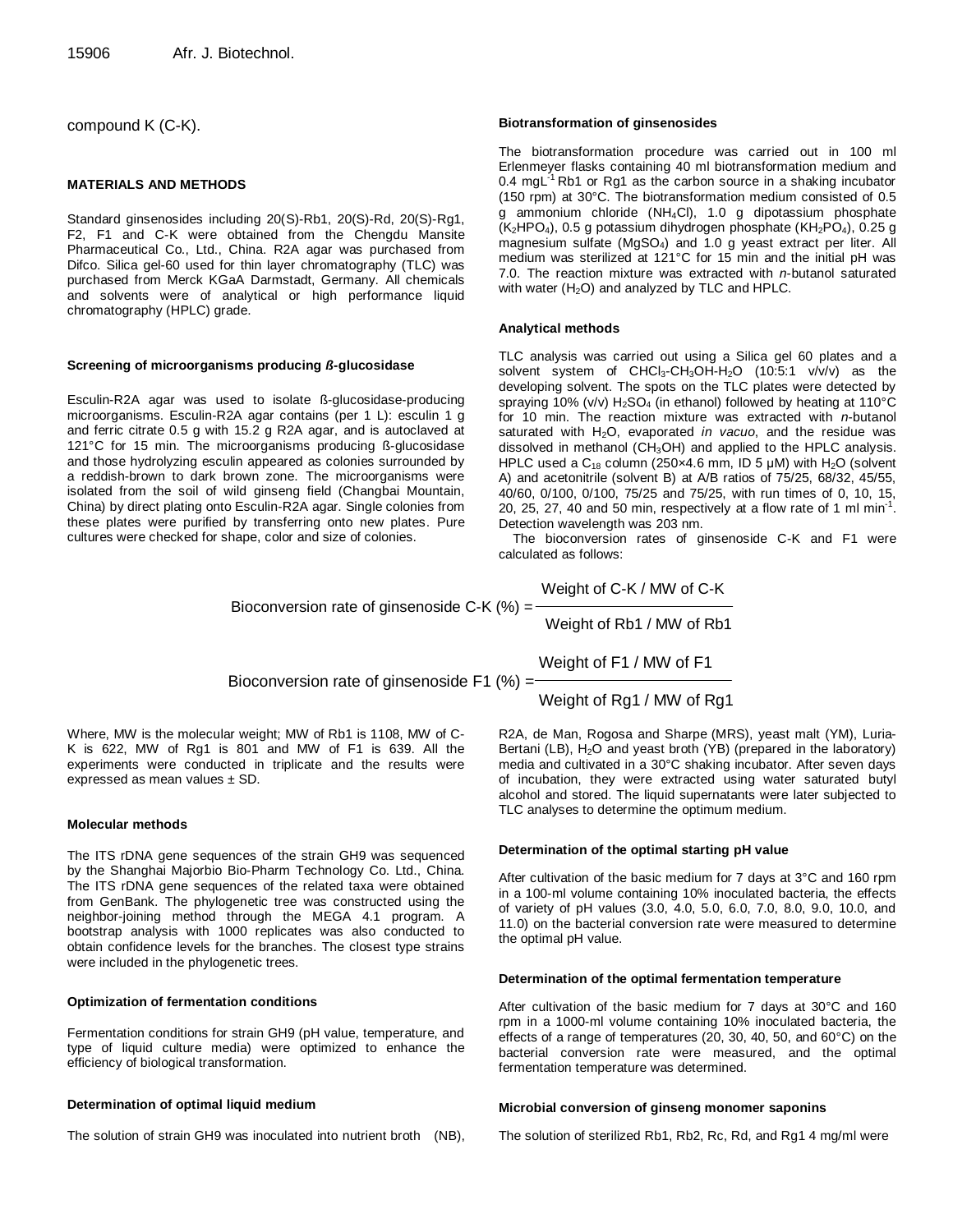

**Figure 1.** TLC analysis of conversion products of ginsenoside Rb1 by GH9 in different media. Lane 1,  $H<sub>2</sub>O$ ; lane 2, NB; lane 3, YM; lane 4, MRS; lane 5, R2A; lane 6, LB; lane 7, YB; lane C, control; lane S, saponin standards.

added to culture liquids that supported vigorous bacterial growth. During incubation in a 160 rpm shaking incubator under constant temperature for 7 days, samples were removed at 24-h intervals for extraction with water-saturated butyl alcohol, and the liquid supernatants were then used for TLC and HPLC analyses.

#### **Microbial conversion of total ginsenoside leaching agent**

#### *Extraction of total ginsenoside*

The powder of ginseng roots (1 g) were weighed and added to 50 ml 70% ethanol and water solution extraction for three times. After filtration, the filtrates were combined and then pooled for concentration under reduced pressure to dryness. It was then dissolved in liquid medium with total ginsenoside leaching agent.

#### **Microbial conversion**

After sterilization, leaching agent total ginsenoside was added to the nutrient solutions for 7-day fermentation in a 160 rpm shaking incubator at constant temperature, after which they were extracted with water-saturated butyl alcohol. The liquid supernatant was then used for HPLC analyses.

## **RESULTS**

## **Initial screening of ß-glucosidase-producing microorganisms**

Twenty-two microorganisms were initially screened using the Esculin-R2A agar, for the production of ß-glucosidase. The microorganisms producing ß-glucosidase and hydrolyzing esculin appeared as colonies surrounded by a reddish-brown to dark brown zone, which showed ßglucosidase activity. The black colonies were picked and transferred to the fresh Esculin-R2A agar. The morphological characteristics of pure cultures were checked for size, shape and color of colonies.

#### **Determination of an optimal liquid medium**

In this experiment, liquid medium was the main nutrition matrix for GH9, thus effecting its growth and conversion. In YB medium, the substrate and intermediate products of GH9 were all hydrolyzed, resulting in the highest levels of C-K and the greatest level of conversion as shown in Figure 1.

#### **Determination of an optimal initial pH value**

The pH values of the home-made medium (YB) were adjusted to 3.0, 4.0, 5.0, 6.0, 7.0, 8.0, 9.0, 10.0 and 11.0. Under these conditions, conversion experiments were conducted with ginsenoside Rb1 as the substrate. Results indicated that GH9 produced the most C-K and achieved the best conversion under pH values from 4.0 to 6.0, a partially acidic environment, as shown in Figure 2.

## **Determination of an optimal temperature for fermentation**

With the pH value fixed at 4.0 - 6.0 for YB medium with ginsenoside Rb1 as the substrate, microbial conversion experiments were conducted at temperatures of 20, 30, 40, 50 and 60°C, and 40°C was obtained as the best fermentation temperature for GH9 as indicated in Figure 3. The experimental results showed that the optimal liquid medium for strain GH9 should contain 1.0 g yeast extract powder, 0.5 NH<sub>4</sub>Cl g, 0.25 g MgSO<sub>4</sub>, 1.0 g K<sub>2</sub>HPO<sub>4</sub>, 0.5 g  $KH<sub>2</sub>PO<sub>4</sub>$  and 1 L distilled water, with an initial pH value between 4.0 and 6.0 and an incubation temperature of  $40^{\circ}$ C.

## **Biological conversion of ginseng monomer saponins by GH9**

After sterilization, 4 mg/ml ginseng monomer saponin solution was added to liquid media. During the 7 days fermentation in a 160 rpm shaking incubator at 40°C, samples were removed every 24 h for extraction with water-saturated butyl alcohol. The liquid supernatants were then used for TLC and HPLC analyses.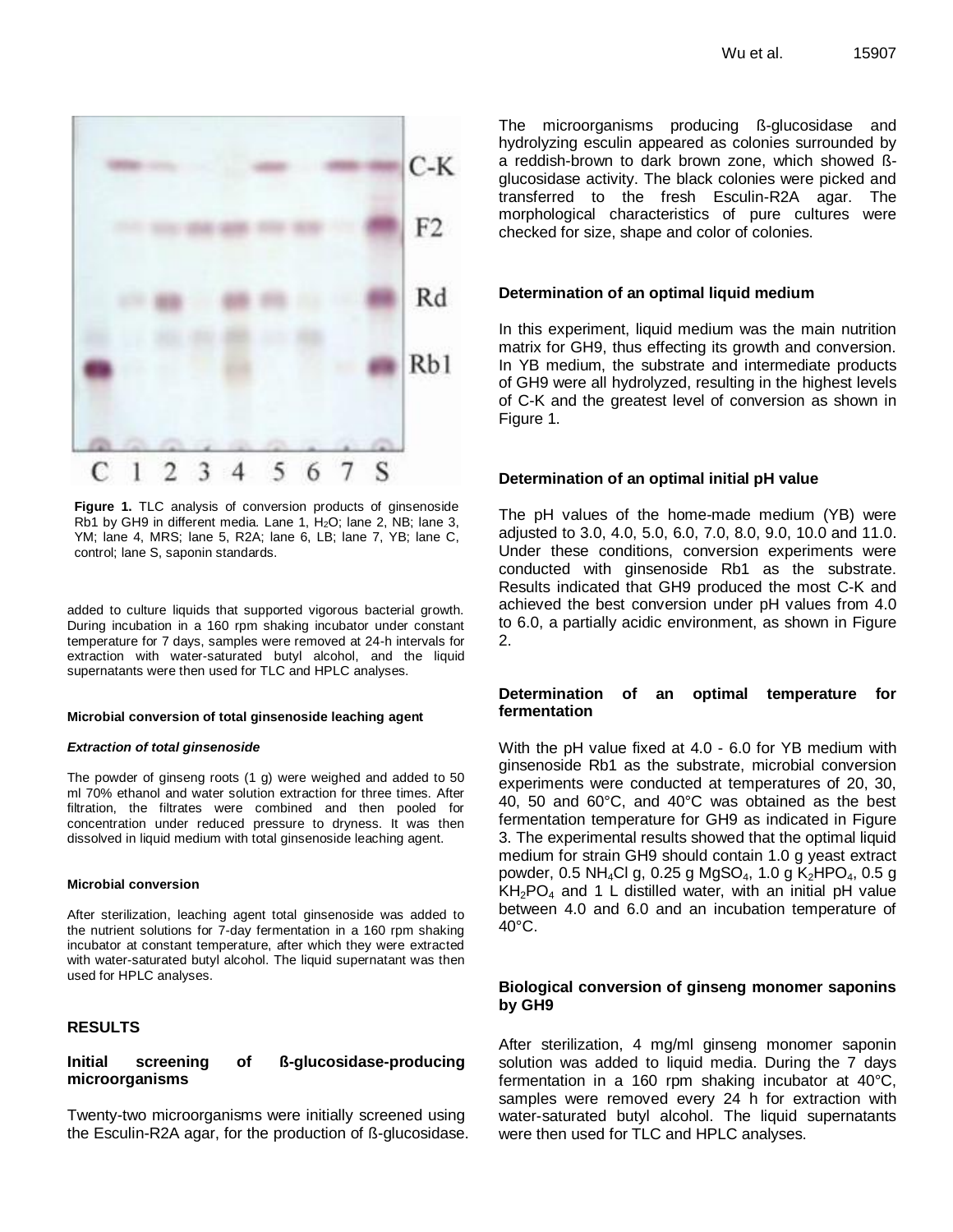

**Figure 2.** TLC results of the conversion products of ginsenoside Rb1 by GH9 at pH values from 3.0 to 11.0. Lane C, Control; lane S, saponin standard.



**Figure 3.** TLC analysis of the conversion products of ginsenoside Rb1 by GH9 under different temperatures. Lane C, Control; lane S, saponin standard.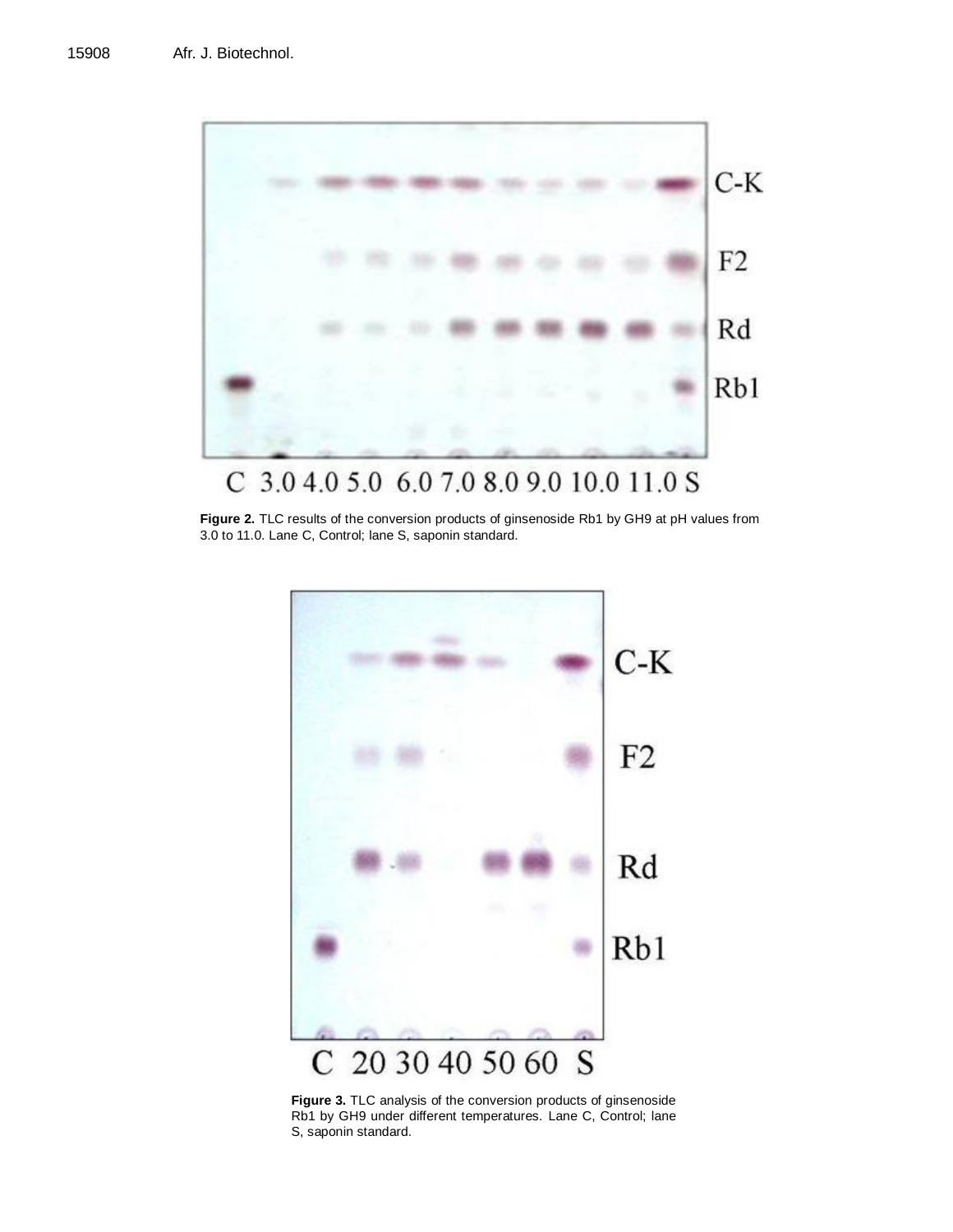

**Figure 4.** TLC analysis of GH9 conversion of ginsenoside Rb1. Lane C, Control; lane S, saponin standards.



**Figure 5.**The mechanism by which GH9 converts Rb1 into C-K.

## **Biological conversion of ginsenoside Rb1 by GH9**

We conducted thin layer chromatography (TLC) and high performance liquid chromatography (HPLC) analyses to measure the biological conversion of ginsenoside Rb1 by GH9. TLC analysis indicated that ginsenoside Rb1 had been partially converted into Rd by fermentation at day one, and after two days of fermentation, the conversion of Rb1 to Rd was nearly complete and a small quantity of F2 was also detected as shown in Figure 4. Then, after 3 days of fermentation, C-K was observed. Moreover, its concentration increased gradually over time. The mechanism of GH9 conversion of ginsenoside Rb1 proceeded as follows: Rb1→Rd→F2→C-K (Figure 5). By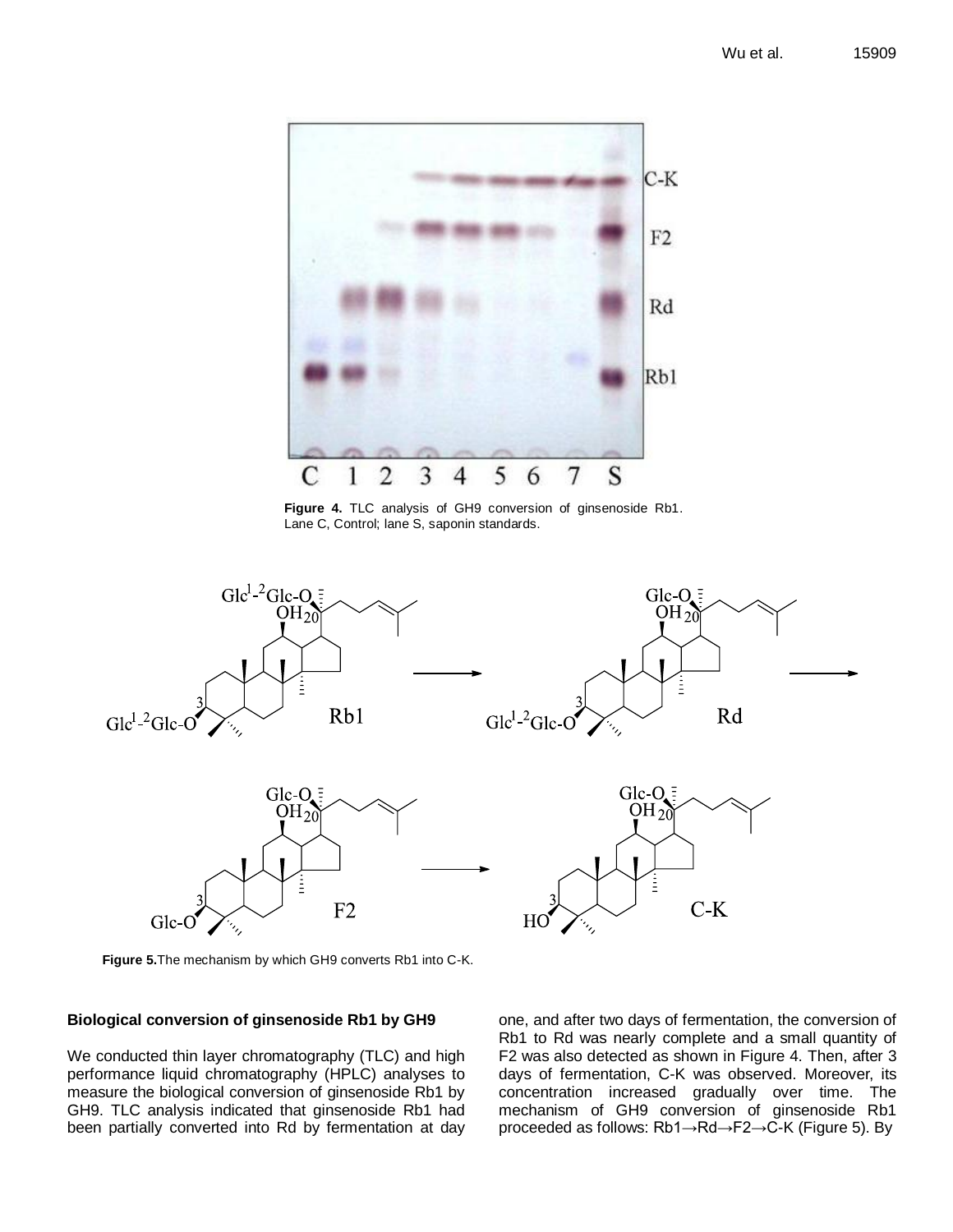

**Figure 6.** HPLC analysis of GH9 conversion of ginsenoside Rb1.



**Figure 7.** TLC analysis of GH9 conversion of ginsenoside Rb2. Lane C, Control; lane S, saponin standard.

the seventh day, the HPLC Rb1 peak had completely disappeared and a C-K peak was present (Figure 6). The conversion rate of Rb1 to C-K by GH9 was 86.1%, and it was calculated as follows:

## **GH9 conversion of ginsenoside Rb2**

Production of compound O (C-O) began at day one of fermentation, and compound Y (C-Y) production appeared at day three of fermentation (Figure 7). Over time, C-Y increased in concentration. The mechanism by which GH9 converts Rb2 is as follows: Rb2→C-O→C-Y

C-K conversion rate  $(\%)$  = Converted quantity of Rb1 / Total Rb1 before conversion.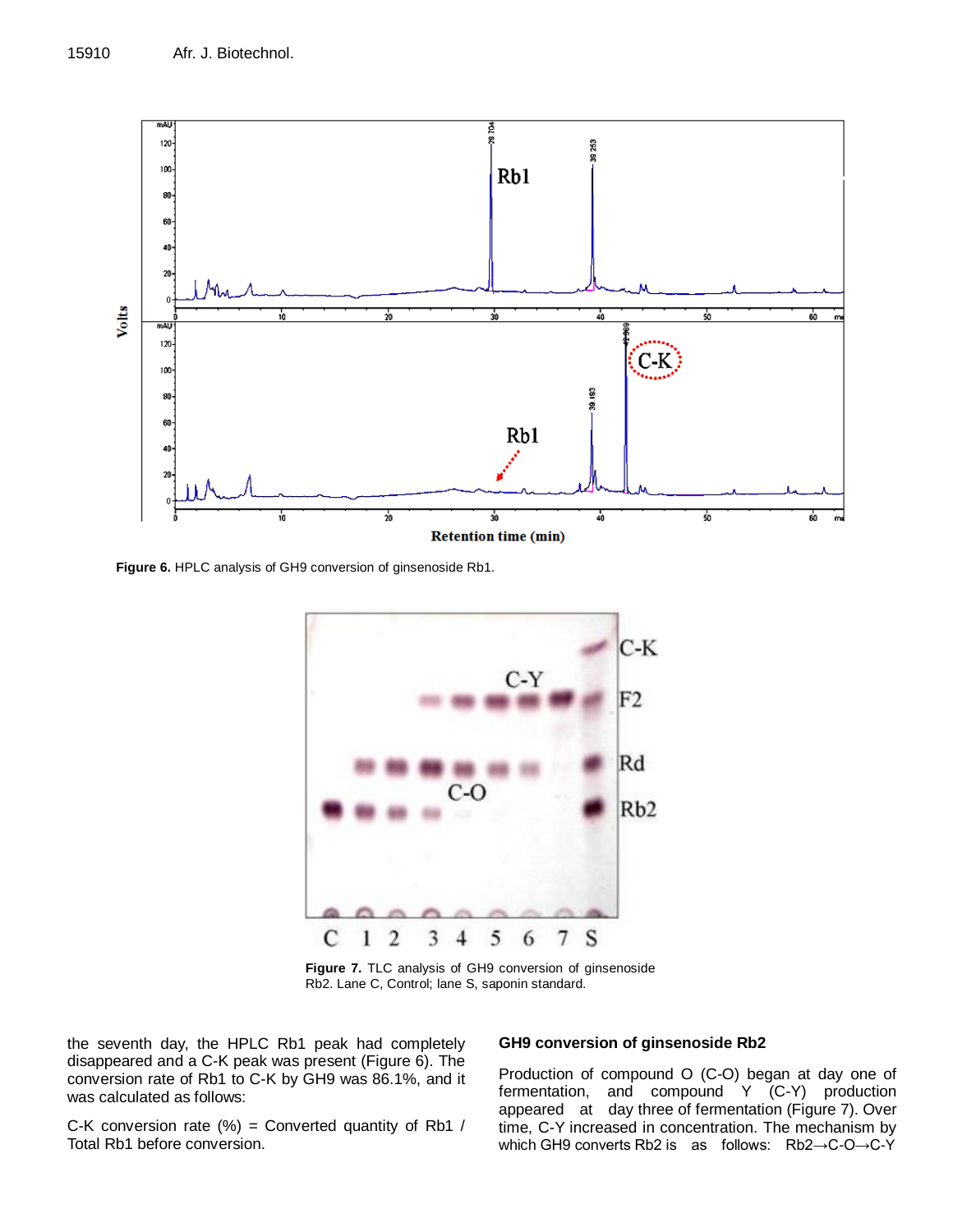

**Figure 8.** The mechanism by which GH9 converts Rb2 into C-Y.



**Figure 9.** TLC analysis of GH9 conversion of ginsenoside Rc. Lane C, control; lane S: standard.



**Figure 10.** The mechanism by which GH9 converts Rc into Mc.

(Figure 8).

## **GH9 conversion of ginsenoside Rc**

The fermentation began yielding Mc1 on fermentation at day one, while Mc was found after three days as shown in Figure 9. Subsequently, during fermentation Mc1 levels

were low, while Mc levels increased. The mechanism by which GH9 converts Rc is as follows: Rc→Mc1→Mc shows (Figure 10).

## **GH9 conversion of ginsenoside Rd**

As shown in Figure 11, ginsenoside F2 was produced on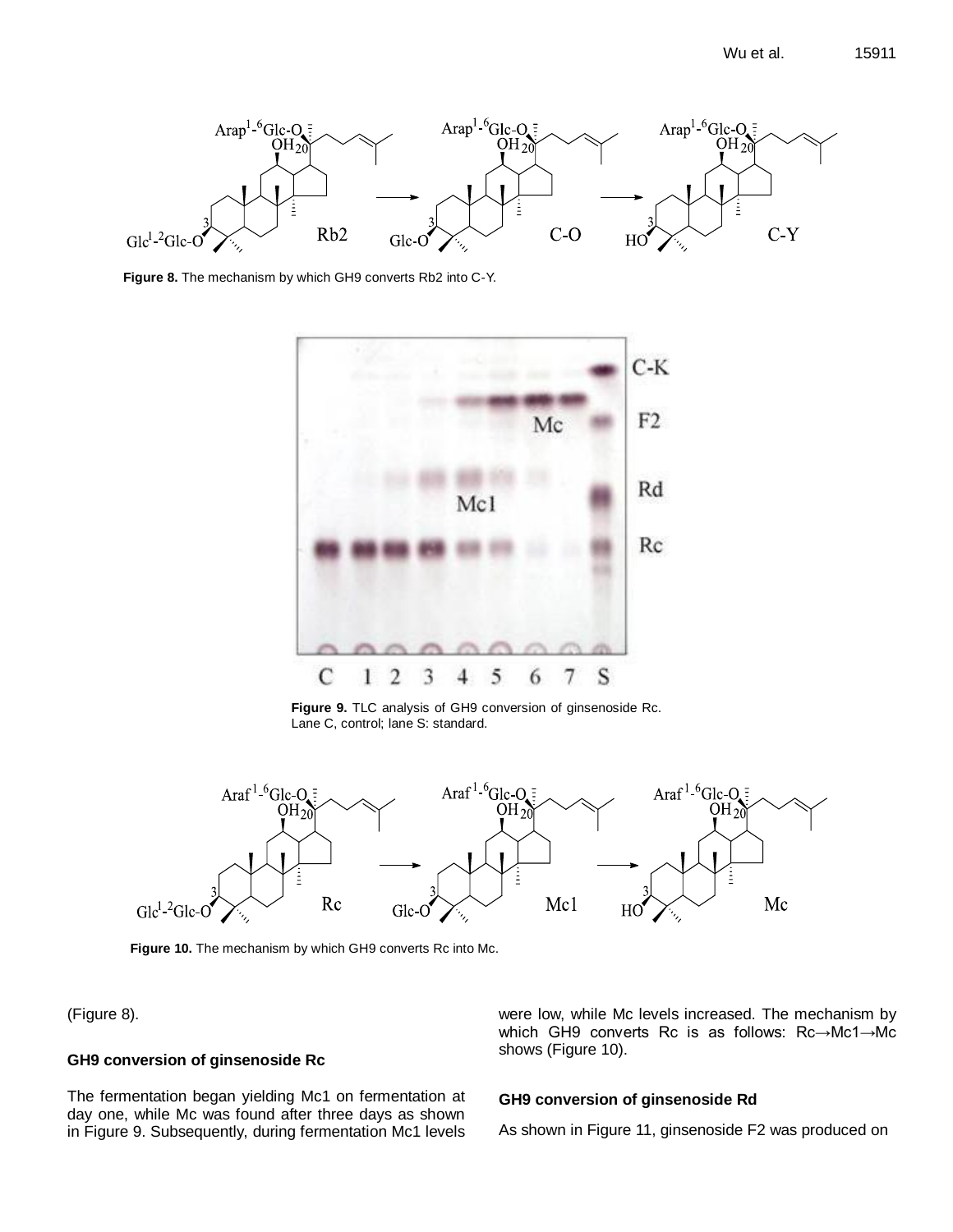

**Figure 11.** TLC analysis of GH9 conversion of ginsenoside Rd. Lane C: control; lane S: saponin standards.



**Figure 12.** The mechanism by which GH9 converts Rd into C-K.

day one and ginsenoside C-K began to accumulate on day three. Over time, the concentration of Rd decreased and that of ginsenoside C-K increased. The mechanism by which GH9 converts Rd is as follows: Rd→F2→C-K (Figure 12). By the seventh day, the HPLC peak for Rd had totally disappeared and a significant ginsenoside compound K peak was found as shown in Figure 13. The conversion rate of Rd into compound K by GH9 was 52.6%, as calculated using the following formula: C-K conversion rate  $(%) =$  Converted quantity of Rd / The total Rd before conversion.

## **Microbial conversion of total ginsenoside leaching agent**

The HPLC analysis of the fermented solution after 7 days of the microbial conversion of total ginsenoside leaching agent is shown in Figure 14; Rb1 had been converted almost completely, the level of Rc decreased, and peaks corresponding to Rd and C-K were present.

#### **Morphologic features**

The colony morphology is shown in Figure 15A; on Czapek's medium, the 7-day colony had a diameter of 35 mm, a grey-green color with white margins, and a powdery texture. The cell morphology is shown in Figure 15B; mycelia had asymmetric, broom-shaped transeptae, the conidia were round, and the cell walls were smooth.

## **Phylogenetic study**

Internal transcribed spacers ITS1-5.8S-ITS2 rRNA gene sequences of the strain GH9 were aligned with those of the type strains found to have the closest taxonomic relationships. The phylogenetic tree is shown in Figure 16; the ITS rRNA gene sequences of the related taxa were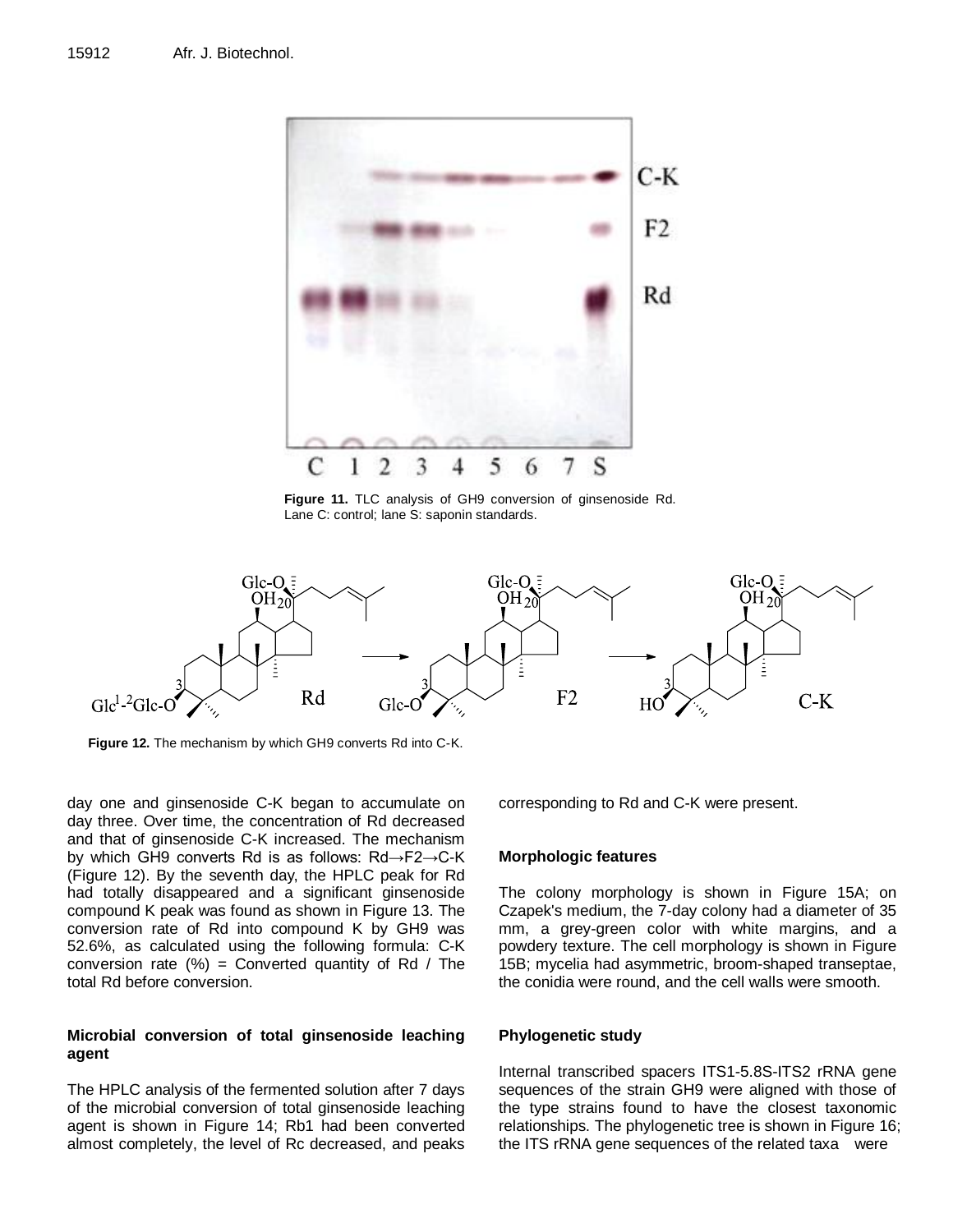

**Figure 13.** HPLC analysis of GH9 conversion of ginsenoside Rd.



**Figure 14.** HPLC analysis results of GH9 conversion of total ginsenoside leaching agent. 1, Rg1; 2, Re; 3, Rh1; 4, Rb1; 5, Rc; 6, Rb2; 7, Rd; 8, F2; 9, Rg3; 10, C-K.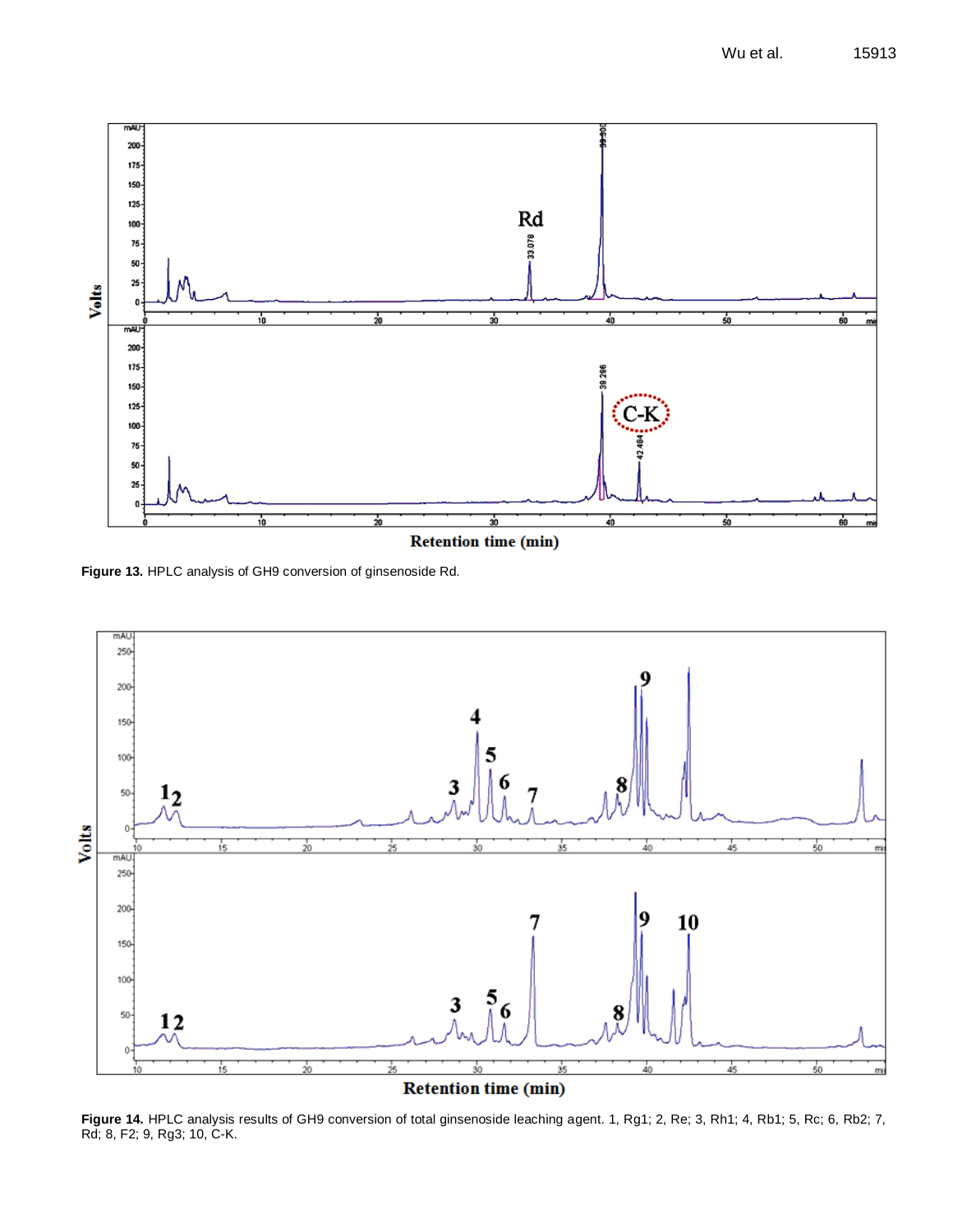

**Figure 15.** Morphological features of strain GH9.



**Figure 16.** A phylogenetic tree based on the ITS rRNA gene sequences, showing the phylogenetic relationships of the strain GH9.

obtained from Genbank. Strain GH9 was calculated to belong to the *Penicillium*, with high similarity to *Penicillium dipodomyicola.* Therefore, the strain GH9 was classified as a *P. dipodomyicola*. As determined by taxonomic evaluation, the strain showing less than 1% difference in its internal transcribed spacers (ITS) rRNA gene sequence with the corresponding type stains were assumed to belong to the same species as the type stains.

## **DISCUSSION**

Ginsenoside C-K is a promising natural product that could be used for the treatment of numerous human diseases. It is the metabolites of ginsenosides Rb1, Rb2, Rc and Rd by intestinal microflora of humans, rats, microorganisms, and enzymes. Unfortunately, the methods currently available for the commercial production of ginsenoside C-K is difficult, thus limiting the